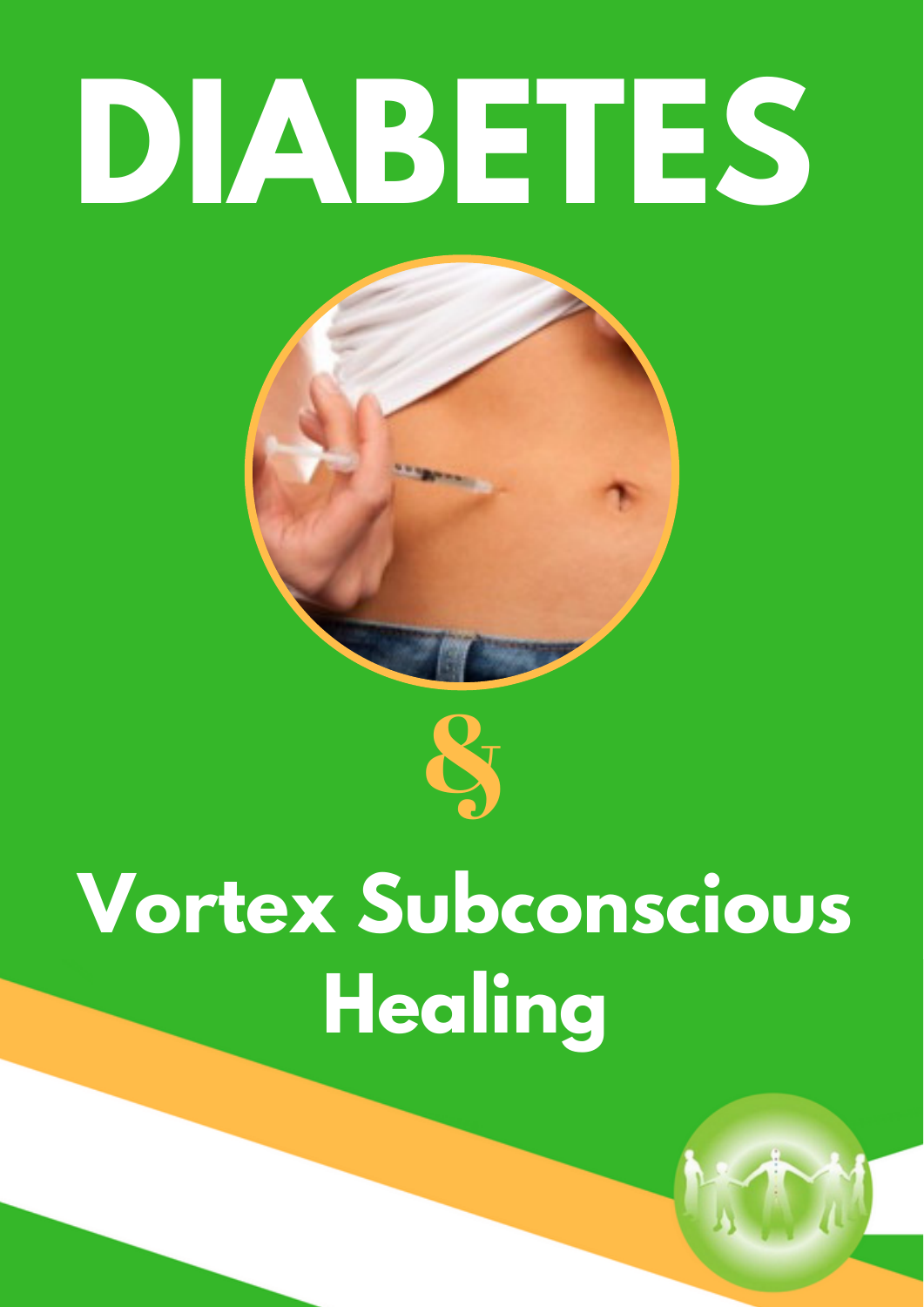# **Diabetes & Vortex Subconscious Healing**

Let's talk about diabetes. Before an illness or dis-ease manifests in the body it starts as vibrational manifestation.

What does that mean? It is there as an ongoing issue, before it actually physically manifests in the human body.

Today we're going to talk about diabetes and look at some of the causes, and look at what you can do to help yourself.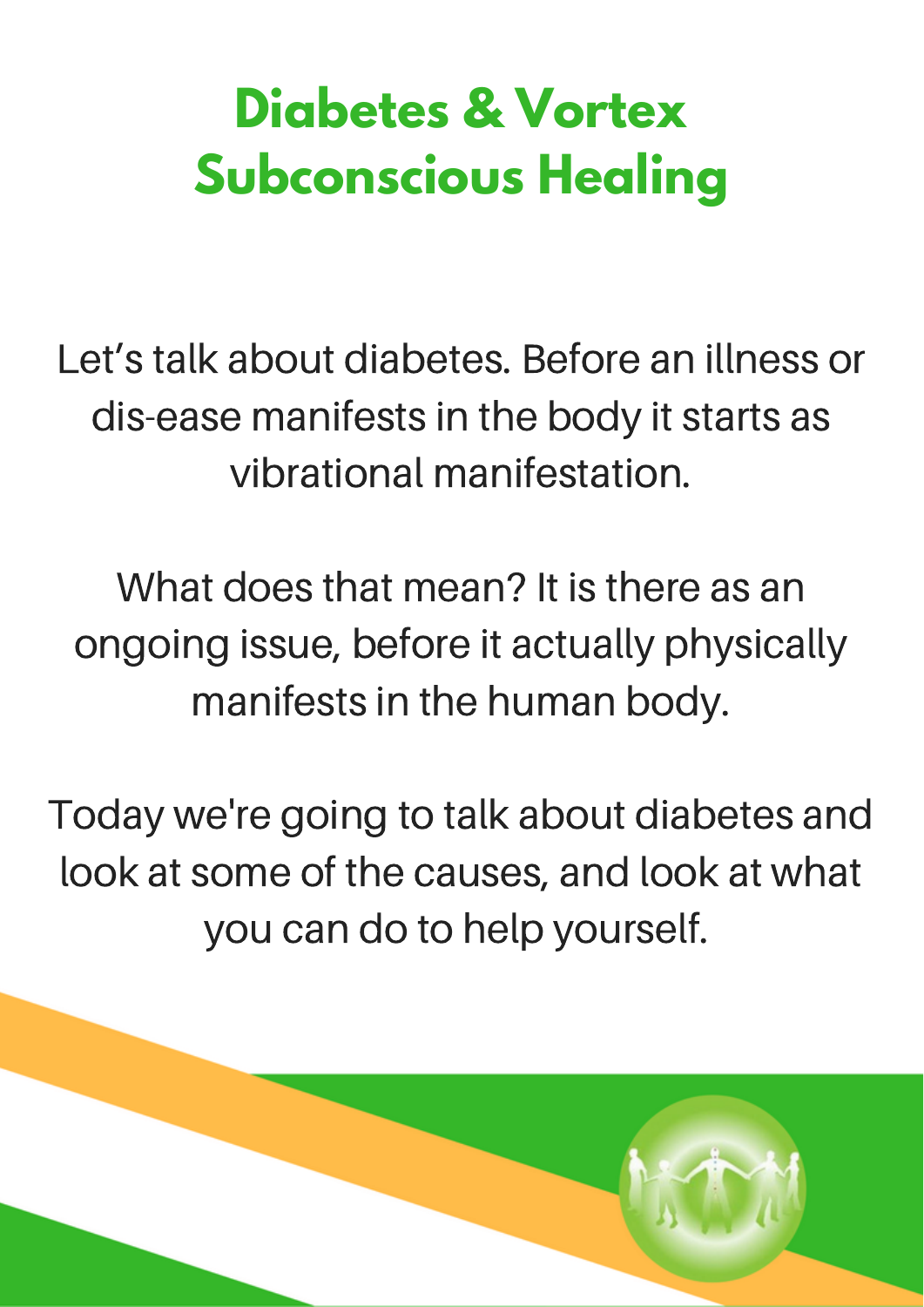## So the main cause for diabetes is imbalance and not having enough physical, emotional and love sweetness in your life.

In other words not having enough love and lovely feelings in your world.

## So you are using self-punishment and denying yourself those sweet things in your life, so you're trying to fill a void with that imbalance.

We fill it with the sugar and high fatty foods to balance that out.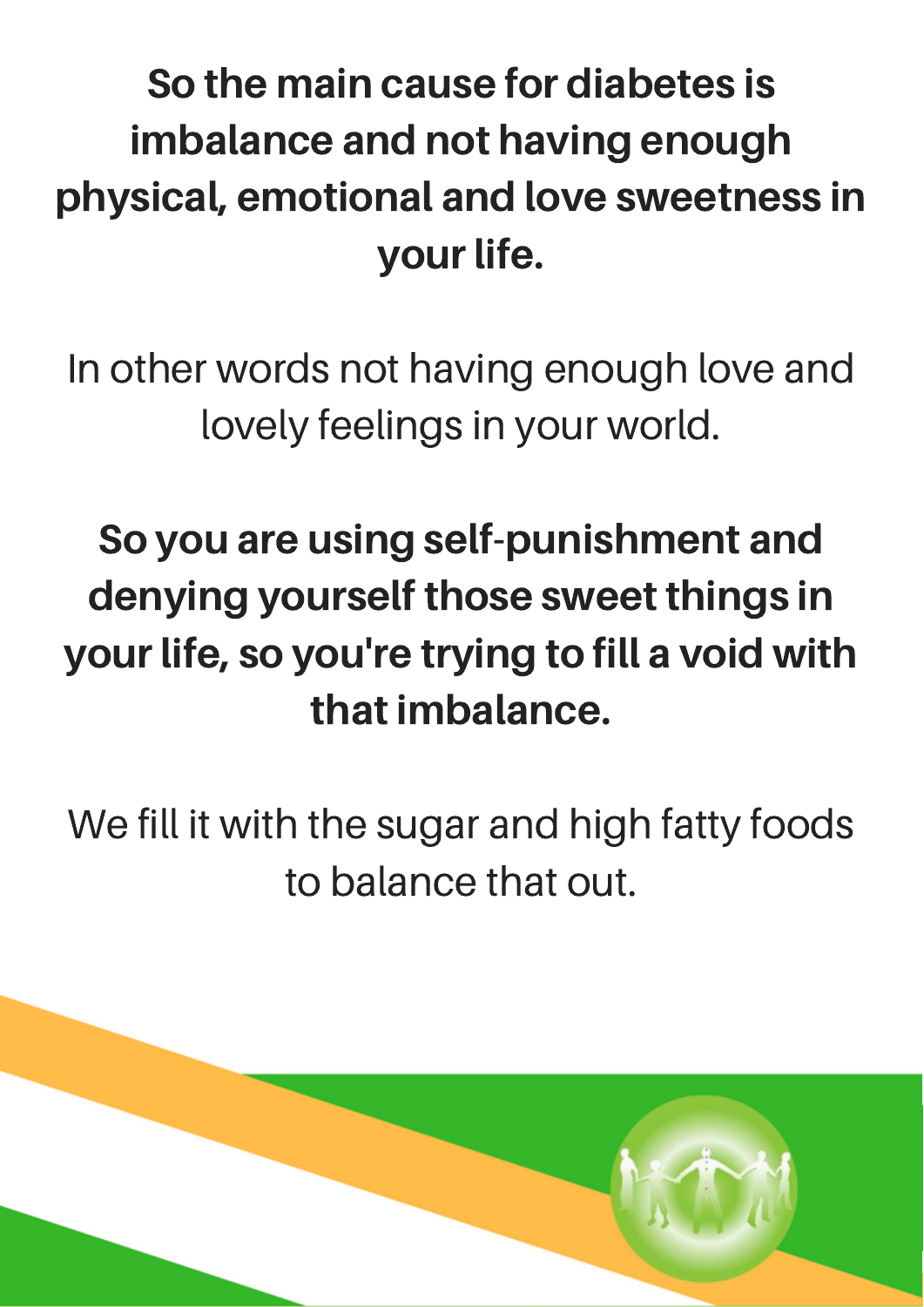Of course, that's not going to work because the body is then put under all of this enormous pressure for so long and then all of a sudden the organs in the body cannot cope.

Then you have this ongoing imbalance with the effects of the diabetes.

So I'm going to talk about some really quick and easy, physical and emotional ways that you can help and overcome the effects of diabetes.

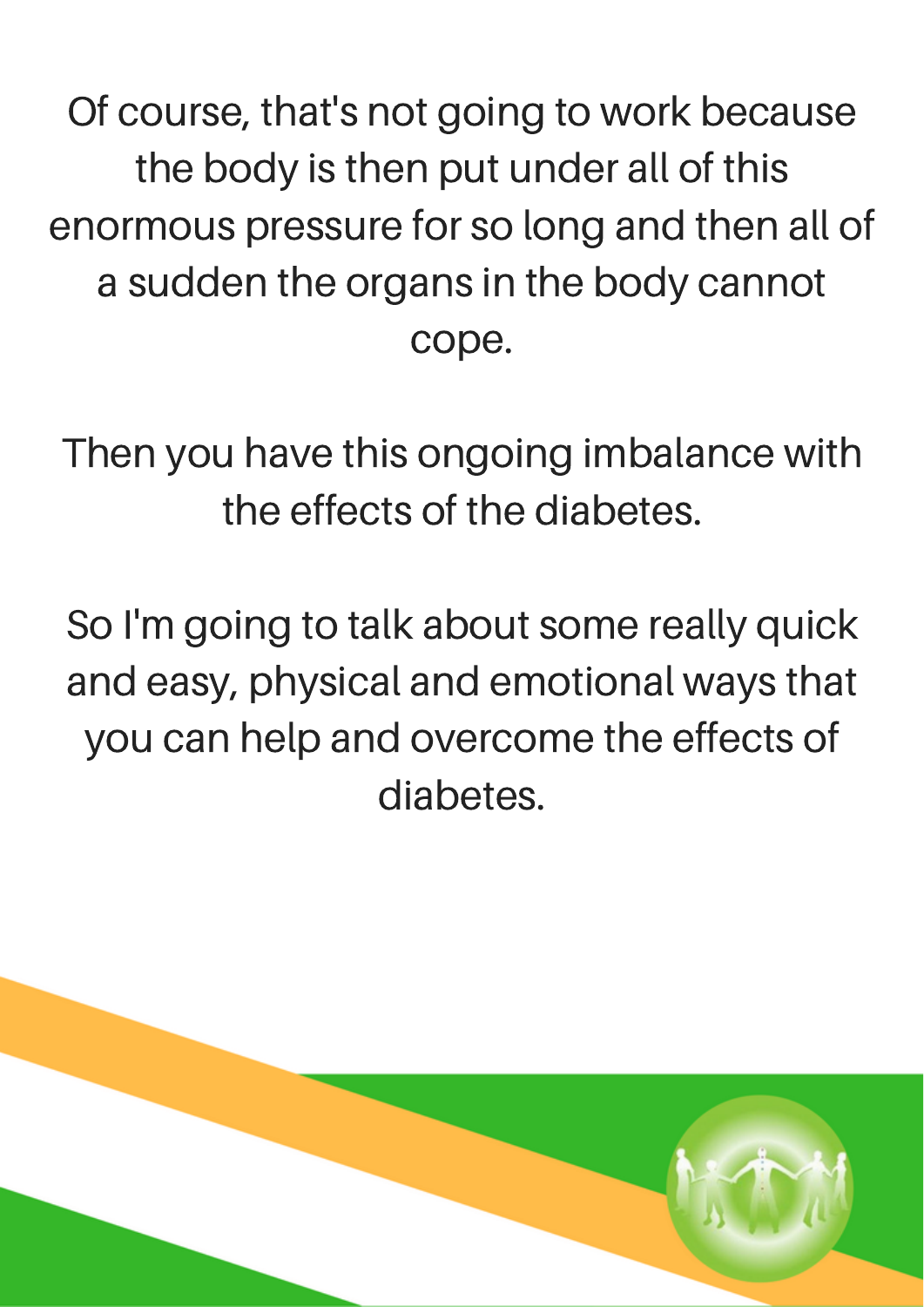Remember to always follow your doctor's instructions and follow the recommended medication that you're on.

Also follow any of the recommended tests that you need to do through your blood works, daily or weekly.

The best thing to look at when looking at diabetes is prevention and looking at the illness in the disease itself.

So let's talk about ways to combat and help diabetes.

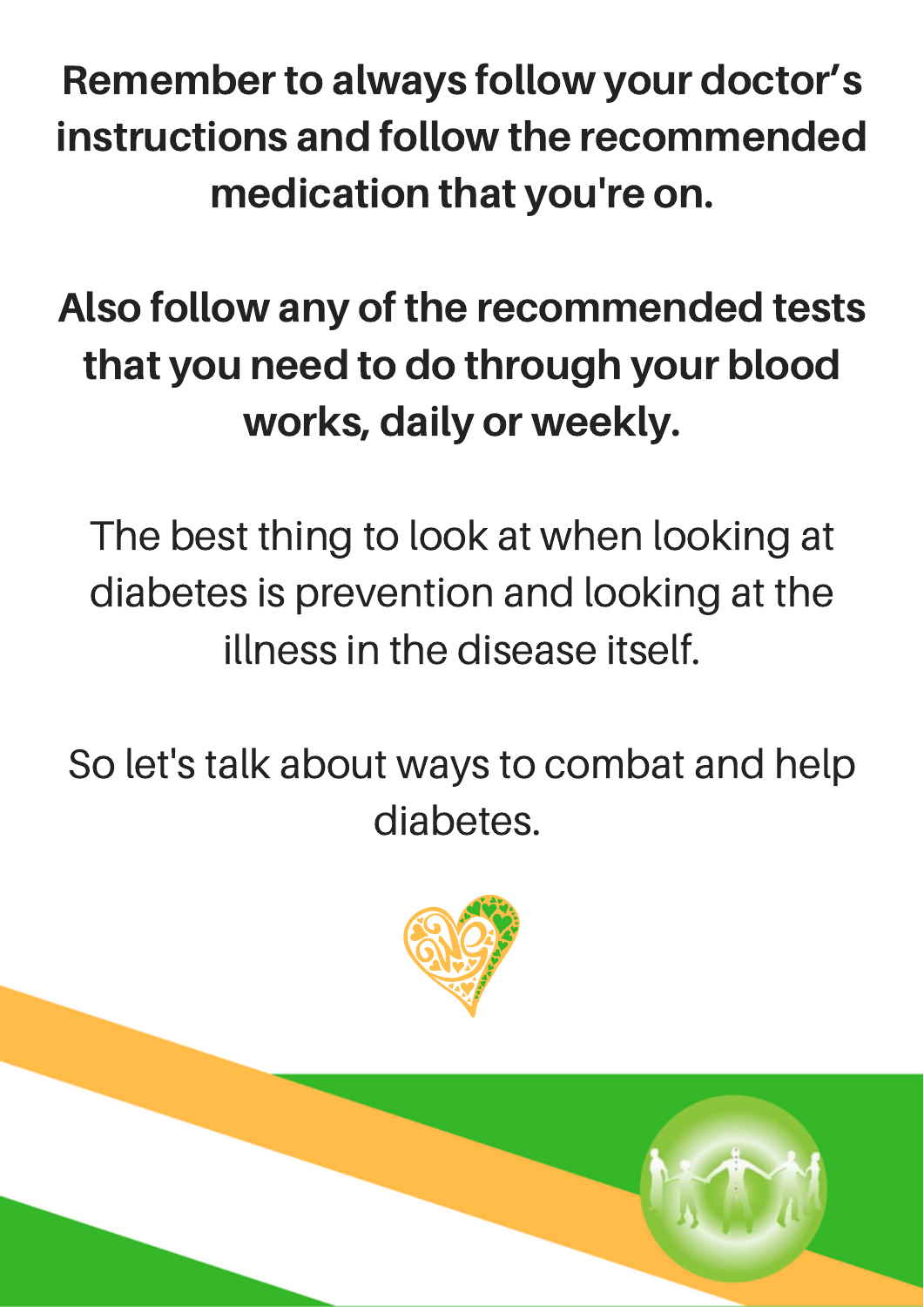#### Drink Lemon Water

A great way to help with diabetes is to squeeze lemon into your first glass of water in the morning.

Do it every second day. It doesn't matter if it's hot or cold just make sure you drink it with a straw, because the body repairs itself slower and your circulation is not as good when you have diabetes.

So you do not want to have too much acidity in your mouth. Do not have too many acidic foods unless taken through a straw. Lemon juice contains acid, which irritates gums and softens tooth enamel.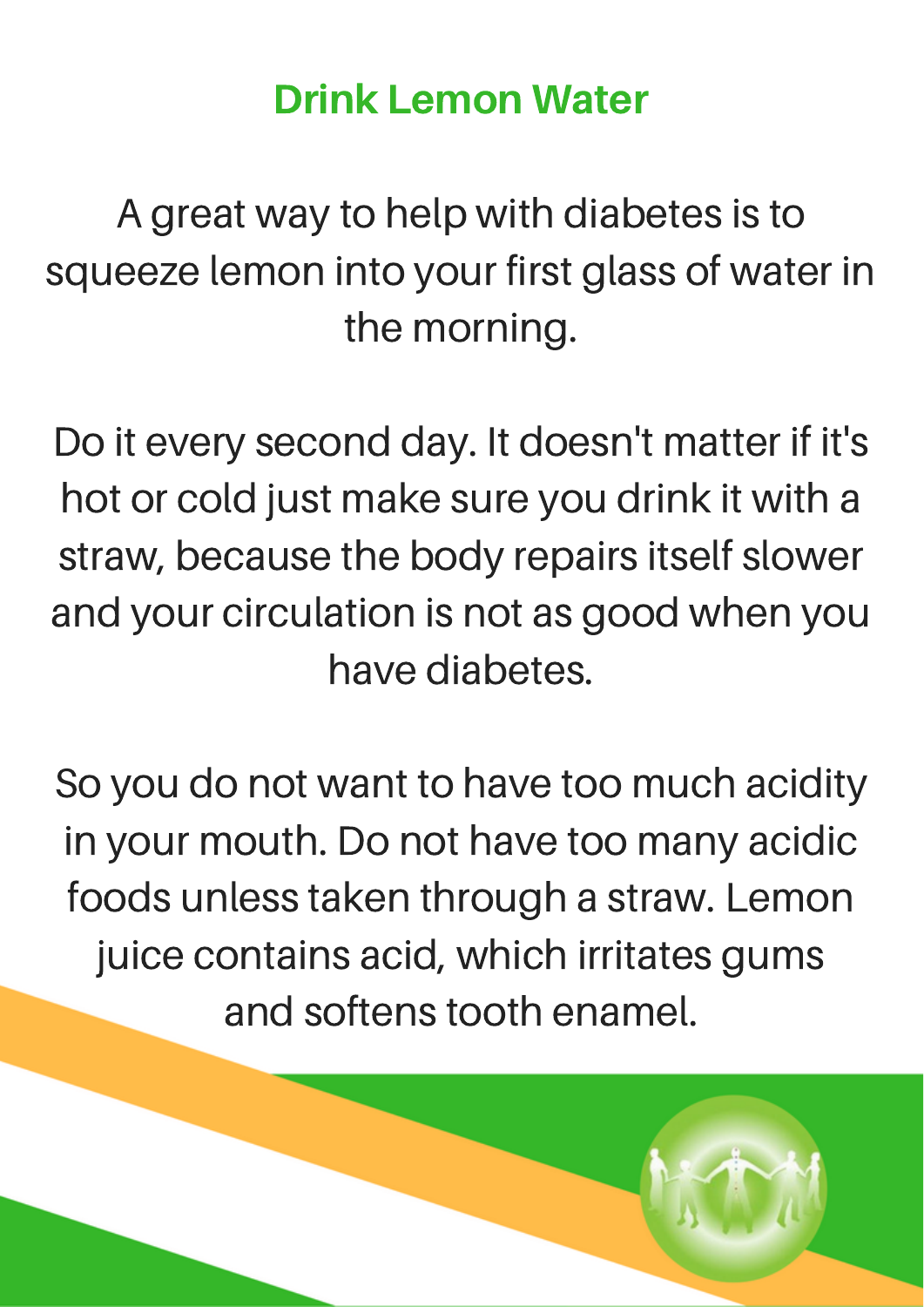So you want to definitely drink it through a straw and make it every second day because what you want to create in your body is an alkaline state, it's really good for lowering not only sugar levels, but also blood pressure as well.

This is a really quick way to help with diabetes.

#### Find Some Balance

Balance your water intake making sure you drink at least 8 glasses a day.

Balance out your intake of sugar and high fatty foods.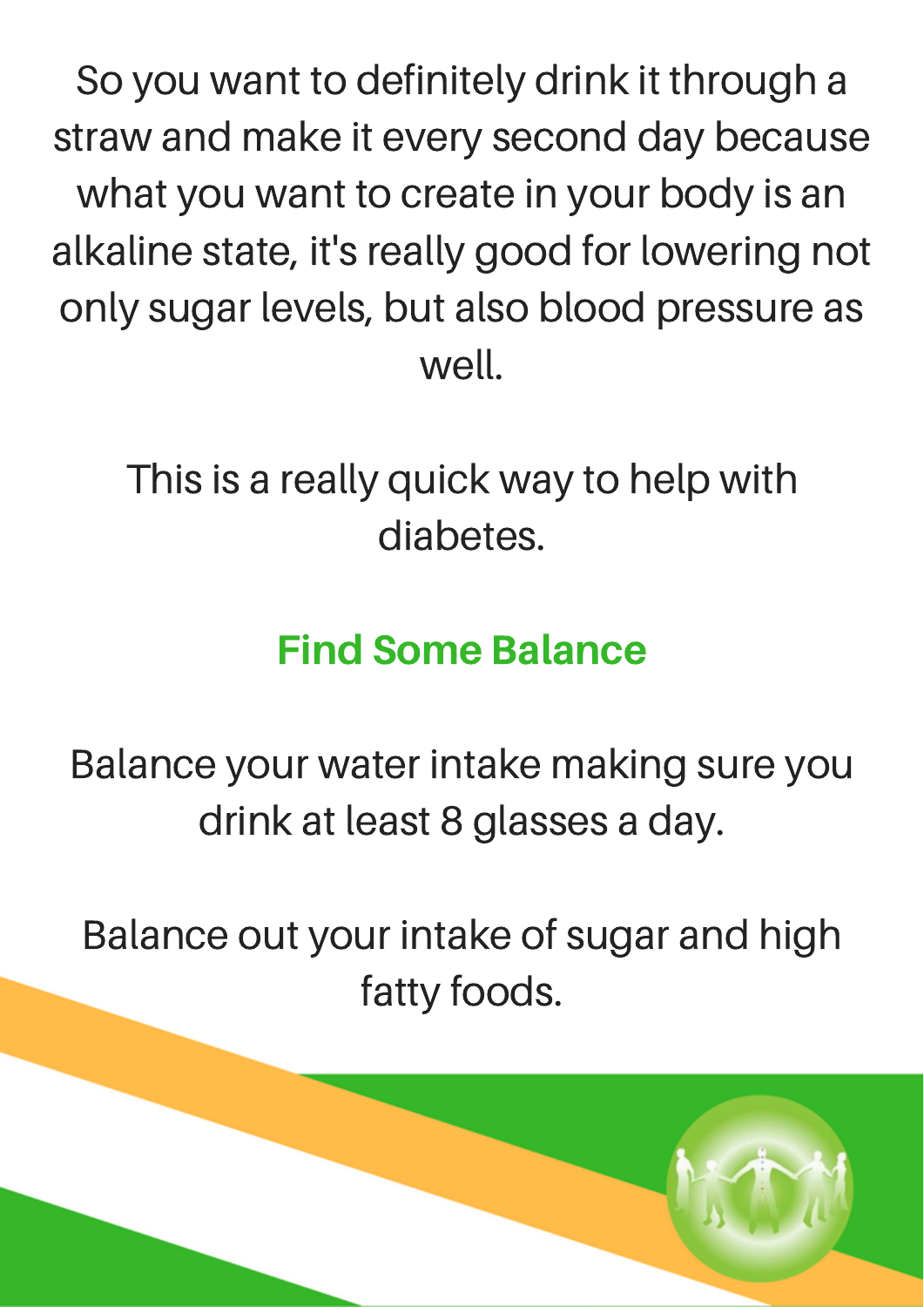High fatty foods will actually increase your blood sugar levels, so balancing that by following diabetic diet and also bringing in balance by eating more healthy fibre.

Then the prevention and treatment are exactly the same.

#### Fun & Exercise

Have regular fun and take enjoyable exercise. Do exercise that you feel you can follow. Exercise is a great way to not only bring down the weight of someone who has diabetes, but also prevent it from happening in the first place.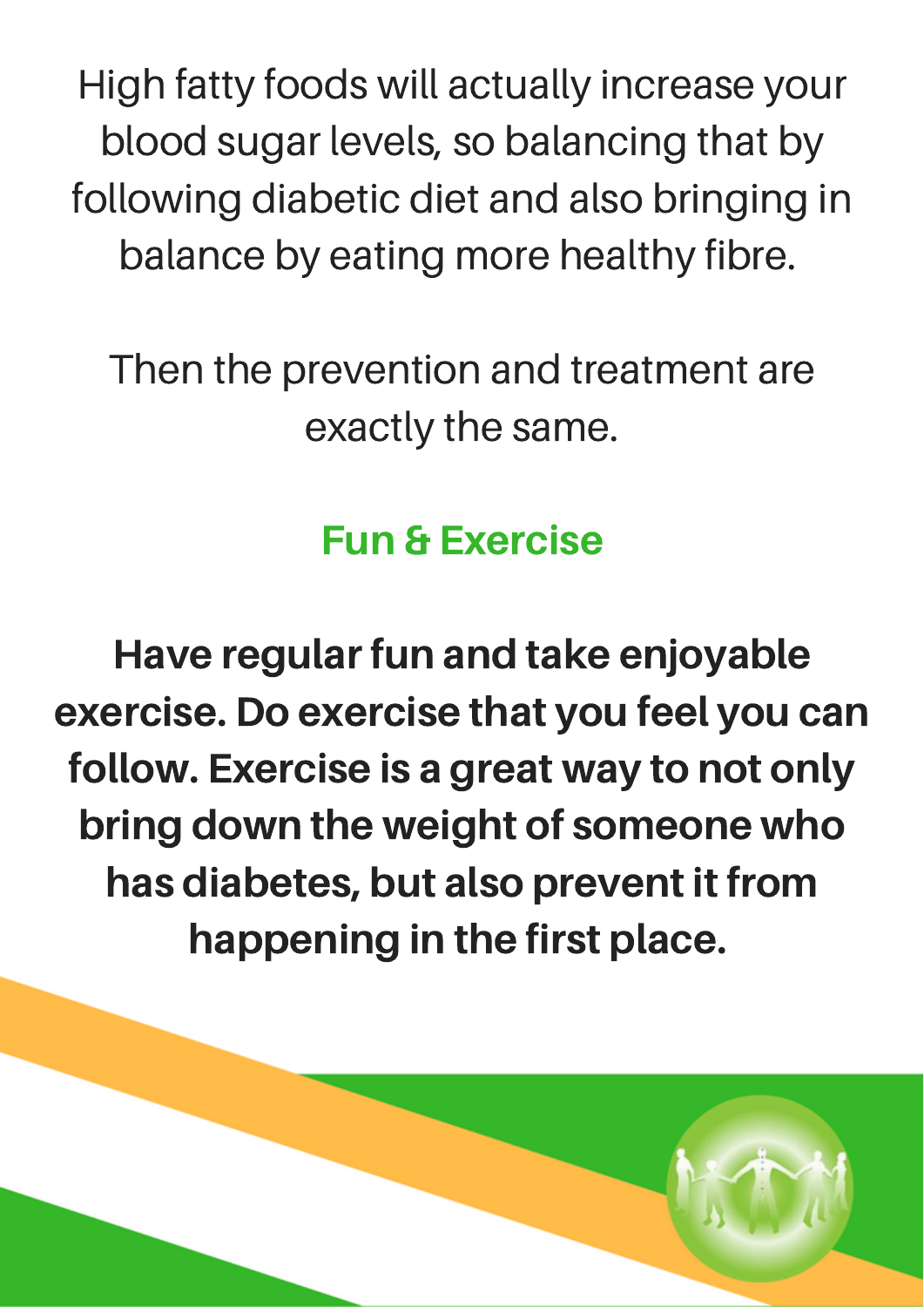So there's some really key elements there that can help both avoid and help someone who has diabetes.

Most people who have a balanced high fibre diet, keep their body alkaline, keep a fit healthy body and are at a healthy weight, will manage their diabetes. If you have diabetes and look after yourself, it is really a case of asking yourself, what else can you balance? Is there something emotionally that I need to look at?

The key point here is; drink the lemon water, eat high fibre foods, keeping those fats down to keep the blood pressure and cholesterol down.